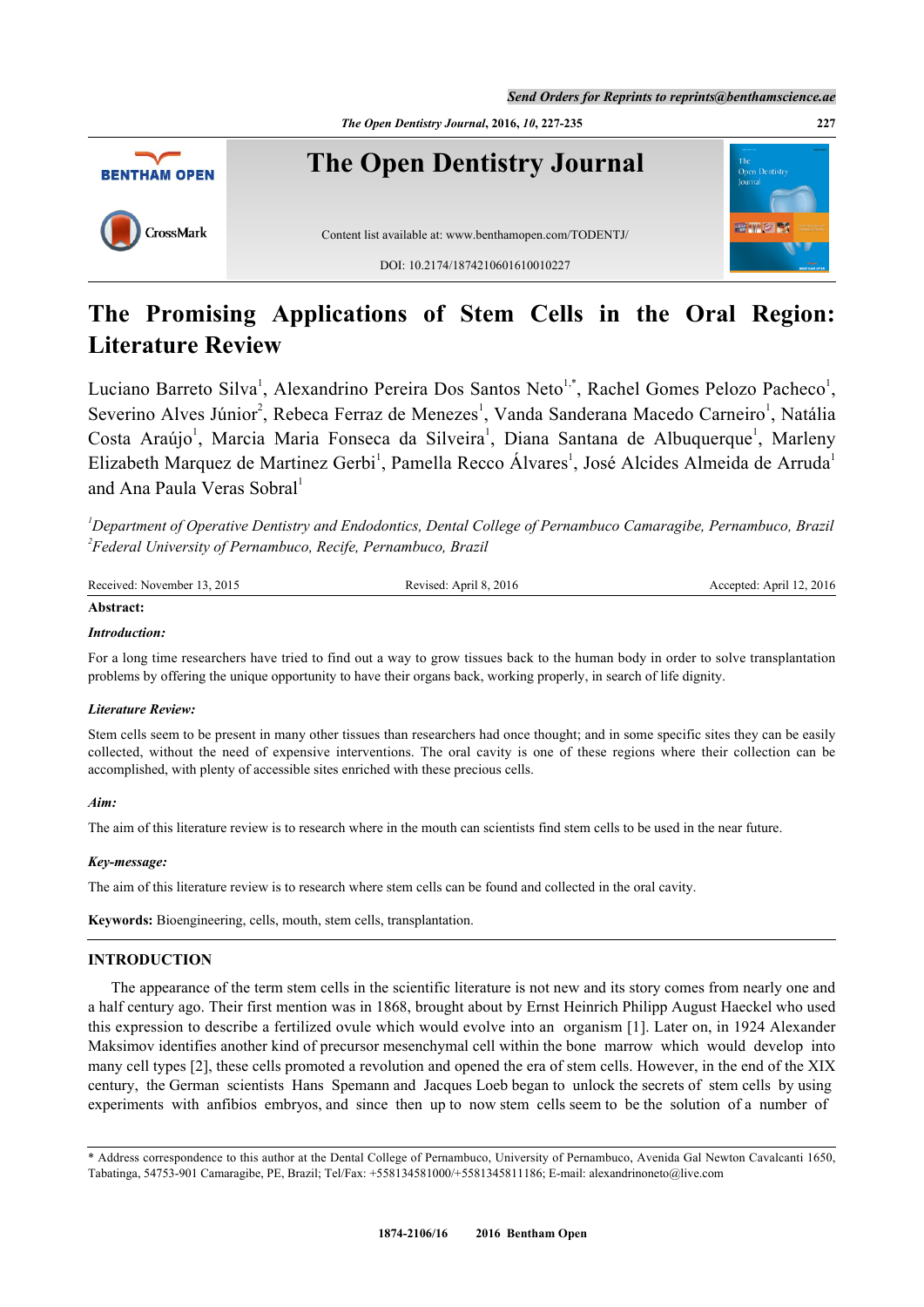problems that mankind has always wished to have solved, such as the replacement of damaged organs and neuron regeneration.

The oral cavity has been shown to have accessible sites available for stem cell collection and cultivation, to be used in many sorts and fields of research. Although stem cell applications for clinical dentists seem too far to come to daily routine, especially because of the financial and biological requirements for keeping these cells alive and in perfect conditions and in viable amount to be inserted in a human being, some steps have already been taken to fulfill this need mainly in the research field, specifically for what concerns Regenerative Endodontic Procedures (REPs) [\[57\]](#page-8-0). Therefore, the aim of this research is to accomplish a literature review of the kinds of stem cells in the oral cavity and the sites where they can be collected.

#### **Literature Review**

Stem cells can be defined, in terms of function, as cells that can self-renew and are able to be transformed into differentiated cells of many kinds [\[3](#page-5-2), [4\]](#page-5-3). Self renewal could be described as the ability that a single mother cell has to generate daughter cells identical to it, while producing progeny with more restricted potential.

There are three kinds of stem cells reported in the literature and are divided in three main categories: embryonic stem cells, Induced pluripotent stem cells and adult stem cells. In the last decade there have been a number of stem cells isolated from a great variety of embryonic, fetal and adult tissues. The capacity of pluripotency and differentiation in the cells derived from all the germinal layers *in vitro,in vivo* and *ex vivo* have made the embryonic stem cells the main candidates for tissue regeneration and regenerative medicine in the treatment for Parkinson disease [[5](#page-5-4)], medular lesion [\[6](#page-5-5), [7\]](#page-5-6), cardiac diseases [[8\]](#page-5-7) and diabetes [[9\]](#page-5-8). Nevertheless, in spite of all the potential and promises of embryonic stem cells, their usages and applications became problematic all over the world because of ethical matters involving the use of human blastocytes as a biological research material, not to mention other problems such as purification techniques of isolated cells and their manipulation, proliferative and differentiation controls, as well as the possibilities of teratoma formation.

Induced pluripotent stem cells (iPS), produced by science with the aid of reprogrammation technology, which uses the insertion of the genes responsible for pluripotency, have also shown limitations such as low productive efficiency, difficulties concerning isolation and manipulation, and also the possibility of teratoma formation. Therefore, adult stem cells have been regarded as a viable alternative, especially the mesenchymal stem cells; which have shown extraordinary plasticity and possibilities to give rise to different mesodermal cells. Their main characteristic is the unequal cell division which leads to production of a stem cell and a multipotent precursor, which, on the other hand, produces another precursor with a more restricted potential, and so on until the formation of a specialized or differentiated cell type. The use of adult stem cells in the research field of tissue engineering and regenerative medicine is important and has some advantages since their differentiation process is more controlled, and for being more stable when introduced into a living organism, it is unlikely the possibility of tumor formation [\[10](#page-5-9), [11\]](#page-6-0). Although adult stem cells can be isolated from many parts of the human body; this paper will only describe the cells that can be collected and isolated in the oral region, and the main reason for this is the many sites available and the low expenses for their collection, as well as the possibilities of future uses in odontology and medicine.

#### **Stem Cell Classification**

As for plasticity; stem cells can be classified as *totipotent* (able to generate all kinds of cells); *pluripotent* (able to generate almost all kinds of cells – except embryonic membrane cells) and *multipotent* (able to differentiate into more than one kind of mature cell). As for growth stage, they can be classified as *Embryonic stem cells* and *Adult stem cells*. However; as for their source, they can be classified as *autologous stem cells* (cells obtained and used in the same individual); *Allogeneic stem cells* (cells obtained from a donor belonging to the same species) and *Xenogenic stem cells* (cells obtained from a donor belonging to the different species).

#### **Adult Stem Cells in the Oral Region**

The dental structures comes mainly from the ectomesenchyme [\[1](#page-5-0), [12](#page-6-1)]. During the embryonic development, there happens in the oral region a complex interaction between a transitory population of embryonic cells (from the neural crest), underneath the mesenchyme, and the ectoderm, in the process denominated odontogenesis [[13\]](#page-6-2). During the stages of differentiation and morphogenesis within the dental papilla, there is a cell aggregation from the neural crest and the ectoderm. One part of these cells will give rise to the dental germ and the other will remain as a subpopulation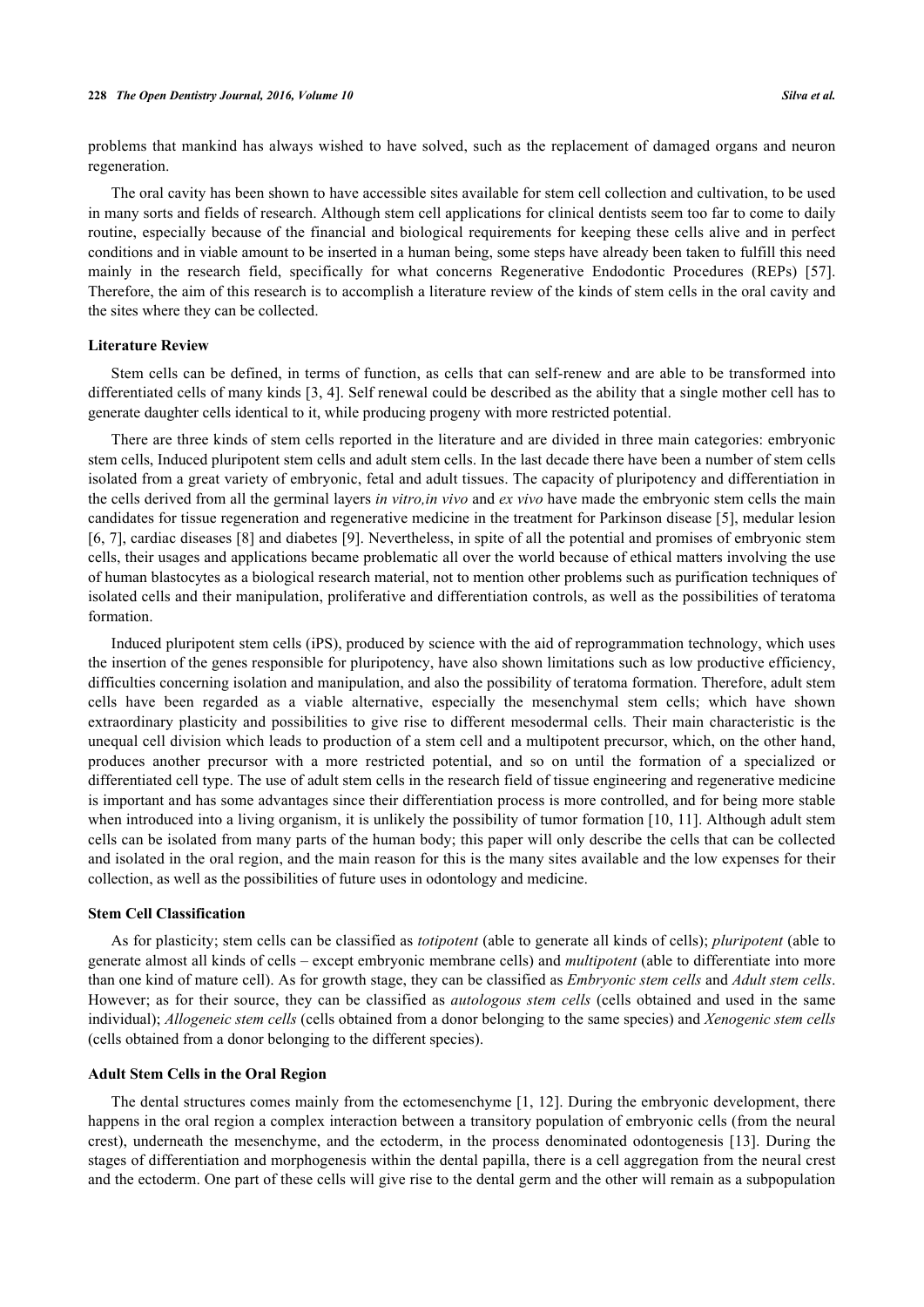of more immature cells which is more likely to be the precursor of the other resident populations in the pulp tissue. Adult stem cells of autologous origin are considered as promising and practical for regenerative clinical therapies and can be divided as follows: haemetopoietic stem cells and mesenchymal stem cells (MSCs); the latter is subdivided into MSCs of dental origin (DPSC; SHED, SCAP, DFSC) and non-dental origin (BMMSC and Adipose Tissue derived stem cells).

#### **Human Pulp-derived Stem Cells (HPDSCs)**

The main types of pulp derived stem cells in humans have common characteristics due to their origins namely: selfrenewal, high proliferative activity associated with the ability of forming colony formation units (CFU). Multipotency is also a characteristic which allows HPDSCs to differentiate into osteoblasts, odontoblasts, chondrocytes and myocytes. Immunomodulation and regenerative capacity are also pertinent characteristics. These are applicable for Dental Pulp Stem Cells (DPSCs); Dental Stem cells from Human Exfoliated Deciduous teeth (SHEDs), Stem Cells from Apical Papilla (SCAPs) and Human Supernumerary Tooth-derived Stem Cells (SNTSCs). Their mesenchymal origin makes them multipotent, high proliferative and being able to be cryopreserved, also expressing mesenchymal markers.

#### **Dental Pulp Stem Cells (DPSCs)**

The dental pulp stem cells were firstly isolated by Gronthos *et al.* (2000) [[14](#page-6-3)] and belong to the category of MSCs of dental origin. As they were the first kind of stem cells collected and cultivated from the oral region, there are numbers of articles describing their advantages and disadvantages, and the promising possibilities. They can be collected from teeth of adult patients and present *in vitro* high efficiency as for the colony formation and cell proliferation when compared to mesenchymal stem cell from bone marrow. Other studies have shown that these cells do not react to hemotopoietic markers, such as CD14 (monocytes/macrophage), CD45 (pan leukocyte antigen) and CD34 (hematopoietic/progenitor/endothelial), but do express many markers associated to the endothelium (VCAM-1), muscle (α-SM actin), bone (type I collagen, osteonectin) and others, such as CD29 (integrin β1), a protein involved in cellular adhesion and also related to other processes, such as embryogenesis, tissue repair and immune response [[15](#page-6-4), [16\]](#page-6-5). Another important characteristic is their potential of odontoblastic differentiation. These cells can be easily induced *in vitro* to differentiate into odontoblastic phenotype, characterized by polarized cells and mineralized nodules [[17](#page-6-6), [18\]](#page-6-7). However, the great advantage of DPSCs is their differentiation ability associated with the stability attributed to adult stem cells in general, making them less prone to teratoma formation, along with a high proliferative rate. There is also the simplicity concerning their collection, since dental pulp can be easily removed from many different teeth because of clinical needs, such as orthodontic therapy which many times requires dental extraction. Despite the fact of the open questions concerning how these cells would behave *in vivo* in individual patients, with individual genetic characteristics, DPSCs do seem to have interesting applications in odontology and medicine.

Recently, one study has shown that DPSCs may be induced for osteogenic differentiation simply by the addition of ascorbic acid (Asc), dexametasone (Dexa) and b- glycerophosphate (b-gly) during cultivation, applied in the culture medium, with the use of fetal bovine serum [[19\]](#page-6-8). Nevertheless, DPSCs can also express similarities with neural cells when they are cultivated with lack of fetal serum, giving rise to spheroid structures similar to neurospheres that stain positively to stem marker Nestin, differentiating into fibroblast-like cells or neuroblast-like cells [\[20](#page-6-9), [21](#page-6-10)].

Pancreatic β-cells which come from the ectoderm share common characteristics with ectodermal neurons and also with neurons from the neural crest [\[31](#page-7-0) - [34\]](#page-7-1). This data suggest that the pulp tissue may be a promising source of insulinproducing-cells. Because of the fact that DPSCs have been described as being able to differentiate into bone tissue, one study tested this capacity by using different types of three dimenstional scaffolds [[22\]](#page-6-11) designed to enhance cell growth, and the results showed that, when compared to Bone Marrow Stem Cells (BMSCs), bone regeneration was significantly inferior. There is also evidence that DPSCs can be used for myocardial infaction [[29\]](#page-6-12), cerebral ischemia [\[23](#page-6-13)], and corneal regeneration [\[24](#page-6-14)].

As for what concerns the paracrine effects of DPSCs, many studies revealed the expression of angiogenic factors such as VEGF (Vascular Endothelial Growth Factor), PDGF (Platelet-Derived Growth Factor), MMP9 (Matrix metallopeptidase 9), IGF-1 (Insuline-like Growth Factor-1) and TGF-β (Transforming Growth Factor- β) [[25](#page-6-15) - [28\]](#page-6-16). Therefore, DPSCs seem to have a paracrine pro-angiogenic effect *in vivo* for myocardial infarction. In order to assure this possibility, DPSCs were injected seven days after infarct induction in mice. Four weeks later the animals treated with them showed improvement in the cardiac functions, checked by the reduction of the infarct size [\[29](#page-6-12)]. All these data suggest that DPSCs could be an alternative for cardiac tissue repair, as well as for other cardiovascular diseases.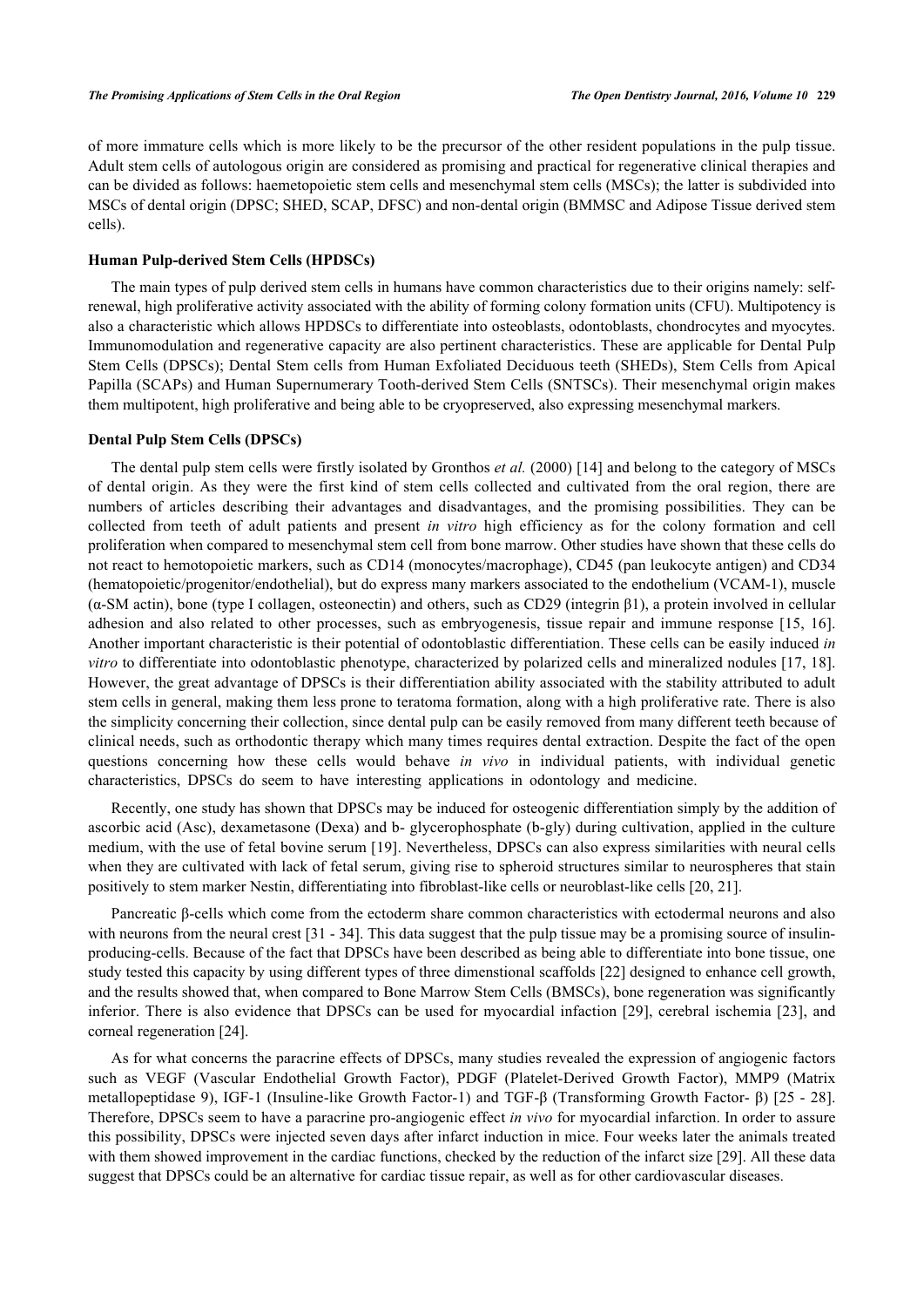### **Periodontal Ligament Stem Cells (PDLSCs)**

The teeth suffer constant stress because of their shape and function in the oral cavity, which implies in supporting and distributing pressure. The periodontal ligament (PDL) is part of the periodontum apparatus and anchors the teeth to their respective alveolar bone. This intermediary position, between the cementum and the alveolar bone, makes this specific site very populated by many cells types, establishing an intense metabolism. The periodontal ligament is also a source of stem cells designated as Periodontal Ligament Stem Cells (PDLSCs), which share this microenvironment with immunocompetent cells, fibroblasts and epithelial cell rests of Malassez (ERM). The researches concerning the relationship between PDL and stem cells were firstly investigated [\[30](#page-6-17)] in 2004, when the possibility that the PDL might contain stem cells that could be used to regenerate the periodontal tissue. Their isolation, from a single colony, showed that they had a capacity for tissue regeneration, by differentiating into cementoblast-like cells and adipocytes-like cells. PDLSCs are usually collected from mature periodontal ligaments and are more similar, as for what concerns cell properties, to mesenchymal stem cells (MSCs) [\[31\]](#page-7-0), because of the expression of surface markers such as CD105, CD90 and CD73 [[32](#page-7-2) - [34](#page-7-1)].

### **Dental Stem cells from Human Exfoliated Deciduous Teeth (SHED)**

Exfoliated deciduous teeth have been described as donors of a specific group of stem cells with interesting potentials, denominated Stem Cells from Human Exfoliated Deciduous Teeth (SHED), which were firstly reported by Miura *et al*, in 2003, and ever since became progressively used in *in vivo* and *in vitro* studies. SHEDs, in general, show characteristics similar to DPSCs; however, their proliferative potential and clonogenic capacity are higher. For the characterization of these cells, the antibodies anti-STRO-1, which potentially defines a subpopulation of progenitor cells, was used along with anti-CD146 (MUC 18), which is a progenitor marker of mesenchymal stem cells (MSCs). Nevertheless, after the isolation and expansion *ex vivo*, only 9% of these cells showed positive reaction to the antibody anti-STRO-1 [[35\]](#page-7-3).

Despite the fact that SHEDs and DPSCs are both from pulp origin, SHEDs differ from those found in permanent teeth. One of the reasons is due to their cell division being more quickly and able to generate osseous tissues, while DPSCs seem to be more prone to form tooth-like complexs of dentin and pulp. The fact that SHEDs are more primitive seem to play an important role in their being less committed to forming one specific type of cell than do older post-natal stem cells [[35\]](#page-7-3). Their high proliferative capacity associated with the collection facility, because temporary teeth are easily available, make them attractive for dental researchers, along with the ability to form dentin and other cell types like bone or neural cells, most probably due to the neuroectodermal backgrounds of dental pulps. The possibility to secrete neurotropic factors makes them an alternative for researches involving neuro-degenerative diseases, such as Parkinson´s disease and also researches concerning the recovery of neuron injuries [[36\]](#page-7-4).

#### **Human Supernumerary Tooth-derived Stem Cells (SNTSCs)**

In 2008, a new population of MSC dental pulp stem cells was identified[[37](#page-7-5)]. They were designated as supranumerary teeth stem cells (SNTSCs). For the fact that supranumerary teeth are not so commonly found, such cells are more difficult to be acquired, and therefore there are many unanswered questions and lack of articles when compared to those of more studied cells like DPSCs and SHEDs. One work, however, evaluated whether SNTSCs had immunomodulatory capacity and whether they offered therapeutic efficacy for immune diseases. They concluded that they offer an accessible and axecutable MSC source for cell-based immune therapies for human autoimmune diseases, especially as for what concerns systemic lupus-erythematosus (SLE) [\[38](#page-7-6)].

#### **Stem Cells from the Apical Papilla (SCAP)**

In the up to date scientific literature, there is little information concerning the apical papilla; a source of stem cells located in the root apex. However, the region is rich in undifferentiated cell types, and one of the reasons seems to be the fact that during the development of the teeth, the apical proliferation of epithelial cells from the cervical loop stimulates undifferentiated mesenchymal cells to differentiate into odontoblasts. They are named Stem Cells from the Apical Papilla (SCAP) and have been shown to proliferate *in vitro* in higher rates than do DPSCs. Among all the stem cells involved in the root development process, the cells from the apical papilla are the most undifferentiated ones [[39\]](#page-7-7). The stability and low rate of teratoma formation is common to all HPDSCs, and it is particularly true when involves SCAPs. One of their main characteristics is the expression of neuronal markers even when they are in the undifferentiated state [[40\]](#page-7-8), making them an attractive alternative for researches involving neuronal regeneration, for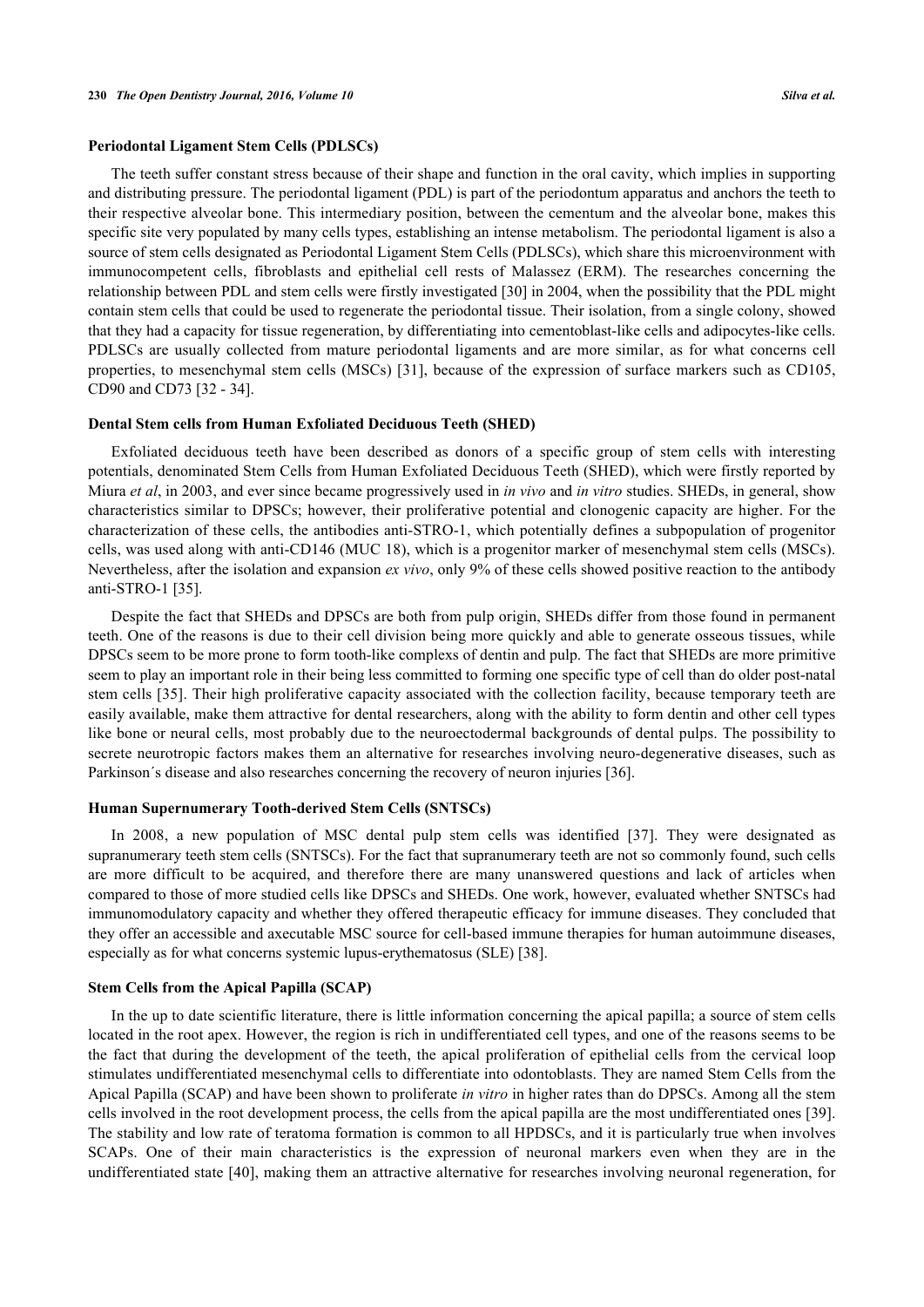they also secrete growth factors [\[41\]](#page-7-9). Cultivating neurons and applying them over damaged nerves, or using them to repopulate vast damaged neural system areas would enhance lives of many people suffering from sicknesses such as Parkinson disease or even those who have suffered traumatic spinal cord injuries. Although bone marrow tissues have been implanted into the spinal cord with outstanding results, dental stem cells show superior neural properties than do the bone marrow´s, especially SCAPs [[42\]](#page-7-10), which have also been studied to engineer bio-root models using minipigs, opening the possibility of new parameters for regenerative guided therapy into the search of tissue regeneration [[43\]](#page-7-11).

# **Dental Follicle Stem Cells**

The dental follicle can be described as a sac which contains and involves the tooth in development and is considered the odontogenic producing organ, as the changes and cell interactions and differentiation occur inside it, constituting an intense metabolic site in the maxillaries. It is known to be the precursor of many traditional and well described cell types of the periodontum, including their main cells such as alveolar osteoblasts, cementoblasts and fibroblasts, and under this scope, the dental follicle can be considered as a multipotent tissue. When the dental follicle is surgically removed, especially from wisdom teeth, and is seeded in dentin matrix sheets, multiple odontogenesis and osteogenesis genes are quickly expressed [\[44\]](#page-7-12), and they are usually extracted from impacted third molars [\[45\]](#page-7-13) mainly because of orthodontic therapy or because of malocclusions worsened by their presence. A study using immunodeficient mice and immortalized dental follicle stem cells transplanted into them showed that a new periodontal-like tissue was formed in a four week period [\[46\]](#page-7-14). Under specific conditions and given the appropriate inductions, DFSCs are also able to demonstrate odontogenic, osteogenic and cementogenic differentiation capacity [[47\]](#page-7-15).

# **Gingiva-derived Mesenchimal Stem Cells**

A new population of MSCs derived from human gingival has been reported [\[48\]](#page-7-16), exhibiting clonogenicity, self renewal and multipotent differentiation characteristics. One of its main advantages is the fact that gingival is a tissue easily accessible, with stem-cell like along with immunomodulatory functions, such as peripheral lymphocyte proliferation and the induced expression of immunosuppressive factors like Interleukin-10 (IL-10), inducible nitric oxide (iNO) and cyclooxygenase 2 (COX-2). The authors concluded that GMSCs are capable of suppressing Peripheral Blood Mononuclear cells (PBMC) in the presence of Polyhydroxyalkanoates (PHA) for 72 hours, indicating that direct cell-cell contact contributes in part, to the mechanisms of GMSC-mediated immunosupression by suppressing PBMC proliferation.

# **Oral Mucosa CTS Cells**

The oral mucosa is formed by the oral epithelium and by connective tissue underneath, named lamina propria. A group of adherent highly proliferative stem cells has been isolated from the postnatal lamina propria and are called Oral Mucosa CTS cells [\[49\]](#page-7-17). Up to now very little information is available concerning these cells and more studies are necessary to understand their potentials.

#### **Perspectives for Regenerative Procedures**

In the last few years researchers have focused on the possibility to use the properties of stem cells to regenerate human body structures[[50](#page-7-18) - [52\]](#page-8-1). This *era* of Regenerative Procedures (REPs) would link researches to clinical applications in Medicine as well as in Odontology, and would be possible mainly due to the characteristics of oral stem cells to differentiate into different cell types in culture[[53\]](#page-8-2). There have been several approaches in oral surgery, especially is situations where bone repair is necessary, such as autologous grafts, allogenic and xenogenic grafts, osteoinductive biomaterials and synthetic materials able to regenerate bone [\[54](#page-8-3), [55](#page-8-4)].

As for what concerns Odontology, Regenerative Endodontic Procedures (REPs) have evolved in the last decade with the prerogative of being able to allow immature teeth to have their root formation completed, simply by giving the infected root canal conditions to have the root canal space free of contamination associated with a new stimulated blood supply. Immature teeth that had blood circulation impeded due to trauma or infections are unable to finish root formation originating teeth with open apexes. The gap between the research world and the clinical one has been narrowed by the clinical applications of stem cell therapy; particularly for Endodontics, whose conventional treatment consists basically in the application of techniques designed to remove the content of a root canal whose tissues may be free of microorganisms or contaminated by them, a task which is many times difficult to accomplish due to the complexity of the root canal system, complemented by the obturation of the root canal with gutapercha. In the case of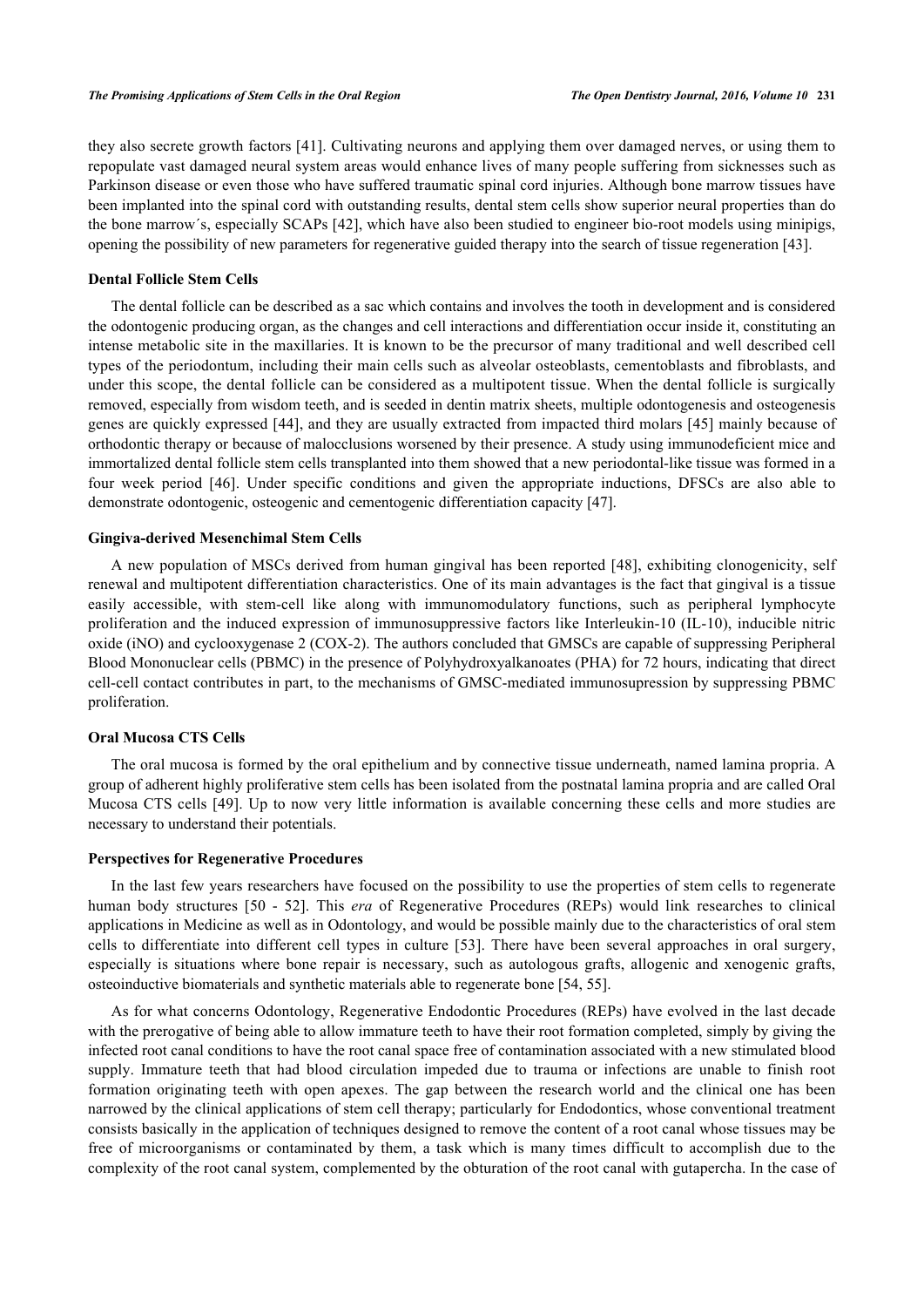immature teeth with open apexes, the root walls are fragile due to the thin thickness of the root canal dentin, making it difficult to accomplish the obturation of the canal, and with the real risk of solid and plastic material overflow into the periapex. The incomplete root development may be caused by trauma or infections powerful enough to halt mineral deposition by the destruction of blood flow, impeding the root to complete its formation [[56\]](#page-8-5).

The periapex is a region with plenty of different kinds of traditional cells populating an area along with stem cells correspondent to the varied tissues present therein, such as DPSCs, SHEDs, DFSCs and SCAPs. Stem cell–mediated regeneration and repair of the damaged pulp-dentin complex is the wished final outcome of this therapy, which promote healing of apical periodontitis, continued radiographic root development, and, in some cases, vitality responses [[57\]](#page-8-0). In short, according to the authors [\[58\]](#page-8-6), REPs appear to promote a guided endodontic repair process rather than a true regeneration of physiological-like tissue.

A study accomplished in 2012 described the treatment of two non-vital central incisors with incomplete rhyzogenesis due to trauma [[59\]](#page-8-7). The 8-year-old male patient showed coronary fracture in tooth 11 and 21. After coronary opening, rubber dam placement and determination of the working length, copious irrigation was firstly accomplished with 2.5% sodium hypochlorite, and then a new irrigation took place by using antibiotic paste diluted in saline solution. The roots were dried with paper points and filled with the antibiotic past, followed by coronary sealing with glass ionomer. After 35 days the teeth were anesthetized, and the canals were accessed and irrigated with sterile saline solution, and a small bleeding was stimulated. After the clot formation, MTA barrier was made and the tooth was sealed with composite resin. Root formation was observed as well as the apex closure.

#### **CONCLUSION**

Adult stem cells in the oral cavity can be collected by relatively simple processes with low costs and their stability. Their many clinical potentials make them a promising alternative in the near future.

# **CONFLICT OF INTEREST**

The authors confirm that this article content has no conflict of interest.

#### **ACKNOWLEDGEMENTS**

Declared none.

# **REFERENCES**

- <span id="page-5-0"></span>[1] Haeckel E. Historie de La créacion dês etres organisés. 3rd ed. Paris: Librairie C. Reinwald 1903.
- <span id="page-5-1"></span>[2] Nerem RM, Sambanis A, Sambanis A. Tissue engineering: from biology to biological substitutes. Tissue Eng 1995; 1(1): 3-13. [\[http://dx.doi.org/10.1089/ten.1995.1.3\]](http://dx.doi.org/10.1089/ten.1995.1.3) [PMID: [19877911](http://www.ncbi.nlm.nih.gov/pubmed/19877911)]
- <span id="page-5-2"></span>[3] Weissman IL, Anderson DJ, Gage F. Stem and progenitor cells: origins, phenotypes, lineage commitments, and transdifferentiations. Annu Rev Cell Dev Biol 2001; 17: 387-403. [\[http://dx.doi.org/10.1146/annurev.cellbio.17.1.387](http://dx.doi.org/10.1146/annurev.cellbio.17.1.387)] [PMID: [11687494\]](http://www.ncbi.nlm.nih.gov/pubmed/11687494)
- <span id="page-5-3"></span>[4] Smith AG. Embryo-derived stem cells: of mice and men. Annu Rev Cell Dev Biol 2001; 17: 435-62. [\[http://dx.doi.org/10.1146/annurev.cellbio.17.1.435](http://dx.doi.org/10.1146/annurev.cellbio.17.1.435)] [PMID: [11687496\]](http://www.ncbi.nlm.nih.gov/pubmed/11687496)
- <span id="page-5-4"></span>[5] Geeta R, Ramnath RL, Rao HS, Chandra V. One year survival and significant reversal of motor deficits in parkinsonian rats transplanted with hESC derived dopaminergic neurons. Biochem Biophys Res Commun 2008; 373(2): 258-64. [\[http://dx.doi.org/10.1016/j.bbrc.2008.06.022](http://dx.doi.org/10.1016/j.bbrc.2008.06.022)] [PMID: [18565328\]](http://www.ncbi.nlm.nih.gov/pubmed/18565328)
- <span id="page-5-5"></span>[6] Hatami M, Mehrjardi NZ, Kiani S, *et al.* Human embryonic stem cell-derived neural precursor transplants in collagen scaffolds promote recovery in injured rat spinal cord. Cytotherapy 2009; 11(5): 618-30. [\[http://dx.doi.org/10.1080/14653240903005802\]](http://dx.doi.org/10.1080/14653240903005802) [PMID: [19548142](http://www.ncbi.nlm.nih.gov/pubmed/19548142)]
- <span id="page-5-6"></span>[7] Sharp J, Frame J, Siegenthaler M, Nistor G, Keirstead HS. Human embryonic stem cell-derived oligodendrocyte progenitor cell transplants improve recovery after cervical spinal cord injury. Stem Cells 2010; 28(1): 152-63. [PMID: [19877167\]](http://www.ncbi.nlm.nih.gov/pubmed/19877167)
- <span id="page-5-7"></span>[8] Pal R. Embryonic stem (ES) cell-derived cardiomyocytes: a good candidate for cell therapy applications. Cell Biol Int 2009; 33(3): 325-36. [\[http://dx.doi.org/10.1016/j.cellbi.2008.12.001\]](http://dx.doi.org/10.1016/j.cellbi.2008.12.001) [PMID: [19121644](http://www.ncbi.nlm.nih.gov/pubmed/19121644)]
- <span id="page-5-8"></span>[9] Jiang J, Au M, Lu K, *et al.* Generation of insulin-producing islet-like clusters from human embryonic stem cells. Stem Cells 2007; 25(8): 1940-53. [\[http://dx.doi.org/10.1634/stemcells.2006-0761](http://dx.doi.org/10.1634/stemcells.2006-0761)] [PMID: [17510217\]](http://www.ncbi.nlm.nih.gov/pubmed/17510217)
- <span id="page-5-9"></span>[10] Kuehnle I, Goodell MA. The therapeutic potential of stem cells from adults. BMJ 2002; 325(7360): 372-6.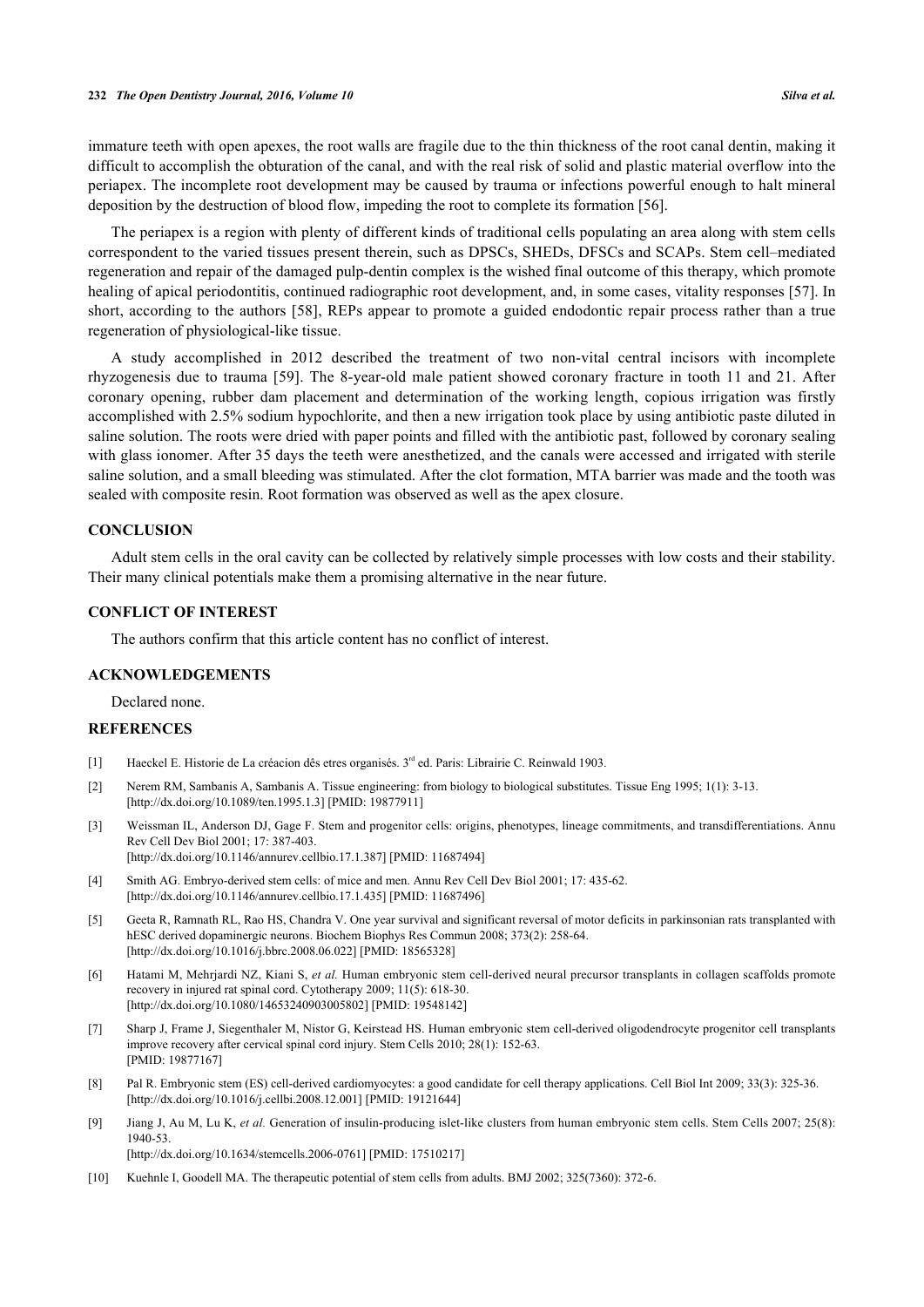[\[http://dx.doi.org/10.1136/bmj.325.7360.372](http://dx.doi.org/10.1136/bmj.325.7360.372)] [PMID: [12183311\]](http://www.ncbi.nlm.nih.gov/pubmed/12183311)

<span id="page-6-0"></span>[11] Young HE, Duplaa C, Katz R, *et al.* Adult-derived stem cells and their potential for use in tissue repair and molecular medicine. J Cell Mol Med 2005; 9(3): 753-69.

[\[http://dx.doi.org/10.1111/j.1582-4934.2005.tb00510.x\]](http://dx.doi.org/10.1111/j.1582-4934.2005.tb00510.x) [PMID: [16202227](http://www.ncbi.nlm.nih.gov/pubmed/16202227)]

- <span id="page-6-1"></span>[12] Tziafas D, Kodonas K. Differentiation potential of dental papilla, dental pulp, and apical papilla progenitor cells. J Endod 2010; 36(5): 781-9. [\[http://dx.doi.org/10.1016/j.joen.2010.02.006\]](http://dx.doi.org/10.1016/j.joen.2010.02.006) [PMID: [20416419](http://www.ncbi.nlm.nih.gov/pubmed/20416419)]
- <span id="page-6-2"></span>[13] Lumsden AG. Spatial organization of the epithelium and the role of neural crest cells in the initiation of the mammalian tooth germ. Development 1988; 103(Suppl.): 155-69. [PMID: [3250849\]](http://www.ncbi.nlm.nih.gov/pubmed/3250849)
- <span id="page-6-3"></span>[14] Gronthos S, Mankani M, Brahim J, Robey PG, Shi S. Postnatal human dental pulp stem cells (DPSCs) *in vitro* and *in vivo.* Proc Natl Acad Sci USA 2000; 97(25): 13625-30. [\[http://dx.doi.org/10.1073/pnas.240309797](http://dx.doi.org/10.1073/pnas.240309797)] [PMID: [11087820](http://www.ncbi.nlm.nih.gov/pubmed/11087820)]
- <span id="page-6-4"></span>[15] Gronthos S, Brahim J, Li W, *et al.* Stem cell properties of human dental pulp stem cells from human dental tissues. Tissue Eng 2007; 13(4): 767-73. [\[http://dx.doi.org/10.1089/ten.2006.0192\]](http://dx.doi.org/10.1089/ten.2006.0192) [PMID: [17432951](http://www.ncbi.nlm.nih.gov/pubmed/17432951)]
- <span id="page-6-5"></span>[16] Jo YY, Lee HJ, Kook SY, *et al.* Isolation and characterization of postnatal stem cells from human dental tissues. Tissue Eng 2007; 13(4): 767-73. [\[http://dx.doi.org/10.1089/ten.2006.0192\]](http://dx.doi.org/10.1089/ten.2006.0192) [PMID: [17432951](http://www.ncbi.nlm.nih.gov/pubmed/17432951)]
- <span id="page-6-6"></span>[17] About I, Bottero MJ, de Danato P, Camps J, Franquin JC, Mitsiadis TA. Human dentin production *in vitro.* Exp Cel Res 2000; 258(1): 33-41. [PMID: [10912785\]](http://www.ncbi.nlm.nih.gov/pubmed/10912785)
- <span id="page-6-7"></span>[18] Couble ML, Farges JC, Bleicher F, Perrat-Mabillon B, Boudeulle M, Magloire H. Odontoblast differentiation of human dental pulp cells in explant cultures. Calcif Tissue Int 2000; 66(2): 129-38. [\[http://dx.doi.org/10.1007/PL00005833](http://dx.doi.org/10.1007/PL00005833)] [PMID: [10652961\]](http://www.ncbi.nlm.nih.gov/pubmed/10652961)
- <span id="page-6-8"></span>[19] Langenbach F, Handschel J. Effects of dexamethasone, ascorbic acid and β-glycerophosphate on the osteogenic differentiation of stem cells *in vitro*. Stem Cell Res Ther 2013; 4(5): 117. [\[http://dx.doi.org/10.1186/scrt328](http://dx.doi.org/10.1186/scrt328)] [PMID: [24073831\]](http://www.ncbi.nlm.nih.gov/pubmed/24073831)
- <span id="page-6-9"></span>[20] Ibarretxe G, Crende O, Aurrekoetxea M, Garcia-Murga V, Etxaniz J, Unda F. Neural crest stem cells from dental tissues: a new hope for dental and neural regeneration 2012. [\[http://dx.doi.org/10.1155/2012/103503](http://dx.doi.org/10.1155/2012/103503)]
- <span id="page-6-10"></span>[21] Gervois P, Struys T, Hilkens P, *et al.* Neurogenic maturation of human dental pulp stem cells following neurosphere generation induces morphological and electrophysiological characteristics of functional neurons. Stem Cells Dev 2015; 24(3): 296-311. [\[http://dx.doi.org/10.1089/scd.2014.0117](http://dx.doi.org/10.1089/scd.2014.0117)] [PMID: [25203005](http://www.ncbi.nlm.nih.gov/pubmed/25203005)]
- <span id="page-6-11"></span>[22] Zhang W, Walboomers XF, van Kuppevelt TH, Daamen WF, Bian Z, Jansen JA. The performance of human dental pulp stem cells on different three-dimensional scaffold materials. Biomaterials 2006; 27(33): 5658-68. [\[http://dx.doi.org/10.1016/j.biomaterials.2006.07.013\]](http://dx.doi.org/10.1016/j.biomaterials.2006.07.013) [PMID: [16916542](http://www.ncbi.nlm.nih.gov/pubmed/16916542)]
- <span id="page-6-13"></span>[23] Nakashima M, Iohara K, Sugiyama M. Human dental pulp stem cells with highly angiogenic and neurogenic potential for possible use in pulp regeneration. Cytokine Growth Factor Rev 2009; 20(5-6): 435-40. [\[http://dx.doi.org/10.1016/j.cytogfr.2009.10.012](http://dx.doi.org/10.1016/j.cytogfr.2009.10.012)] [PMID: [19896887\]](http://www.ncbi.nlm.nih.gov/pubmed/19896887)
- <span id="page-6-14"></span>[24] Gomes JA, Geraldes MB, Melo GB, *et al.* Corneal reconstruction with tissue-engineered cell sheets composed of human immature dental pulp stem cells. Invest Ophthalmol Vis Sci 2010; 51(3): 1408-14. [\[http://dx.doi.org/10.1167/iovs.09-4029\]](http://dx.doi.org/10.1167/iovs.09-4029) [PMID: [19892864](http://www.ncbi.nlm.nih.gov/pubmed/19892864)]
- <span id="page-6-15"></span>[25] Matsushita K, Motani R, Sakuta T, *et al.* The role of vascular endothelial growth factor in human dental pulp cells: induction of chemotaxis, proliferation, and differentiation and activation of the AP-1-dependent signaling pathway. J Dent Res 2000; 79(8): 1596-603. [\[http://dx.doi.org/10.1177/00220345000790081201\]](http://dx.doi.org/10.1177/00220345000790081201) [PMID: [11023281](http://www.ncbi.nlm.nih.gov/pubmed/11023281)]
- [26] Tran-Hung L, Mathieu S, About I. Role of human pulp fibroblasts in angiogenesis. J Dent Res 2006; 85(9): 819-23. [\[http://dx.doi.org/10.1177/154405910608500908\]](http://dx.doi.org/10.1177/154405910608500908) [PMID: [16931864](http://www.ncbi.nlm.nih.gov/pubmed/16931864)]
- [27] Aranha AM, Zhang Z, Neiva KG, Costa CA, Hebling J, Nör JE. Hypoxia enhances the angiogenic potential of human dental pulp cells. J Endod 2010; 36(10): 1633-7. [\[http://dx.doi.org/10.1016/j.joen.2010.05.013\]](http://dx.doi.org/10.1016/j.joen.2010.05.013) [PMID: [20850667](http://www.ncbi.nlm.nih.gov/pubmed/20850667)]
- <span id="page-6-16"></span>[28] Nakashima M, Iohara K, Sugiyama M. Human dental pulp stem cells with highly angiogenic and neurogenic potential for possible use in pulp regeneration. Cytokine Growth Factor Rev 2009; 20(5-6): 435-40. [\[http://dx.doi.org/10.1016/j.cytogfr.2009.10.012](http://dx.doi.org/10.1016/j.cytogfr.2009.10.012)] [PMID: [19896887\]](http://www.ncbi.nlm.nih.gov/pubmed/19896887)
- <span id="page-6-12"></span>[29] Gandia C, Armiñan A, García-Verdugo JM, *et al.* Human dental pulp stem cells improve left ventricular function, induce angiogenesis, and reduce infarct size in rats with acute myocardial infarction. Stem Cells 2008; 26(3): 638-45. [\[http://dx.doi.org/10.1634/stemcells.2007-0484](http://dx.doi.org/10.1634/stemcells.2007-0484)] [PMID: [18079433\]](http://www.ncbi.nlm.nih.gov/pubmed/18079433)
- <span id="page-6-17"></span>[30] Miura M, Shi S. Human PDL contains stem cells that could be used to regenerate periodontal tissue. Lancet 2004; 364(9429): 149-55. [PMID: [15246727\]](http://www.ncbi.nlm.nih.gov/pubmed/15246727)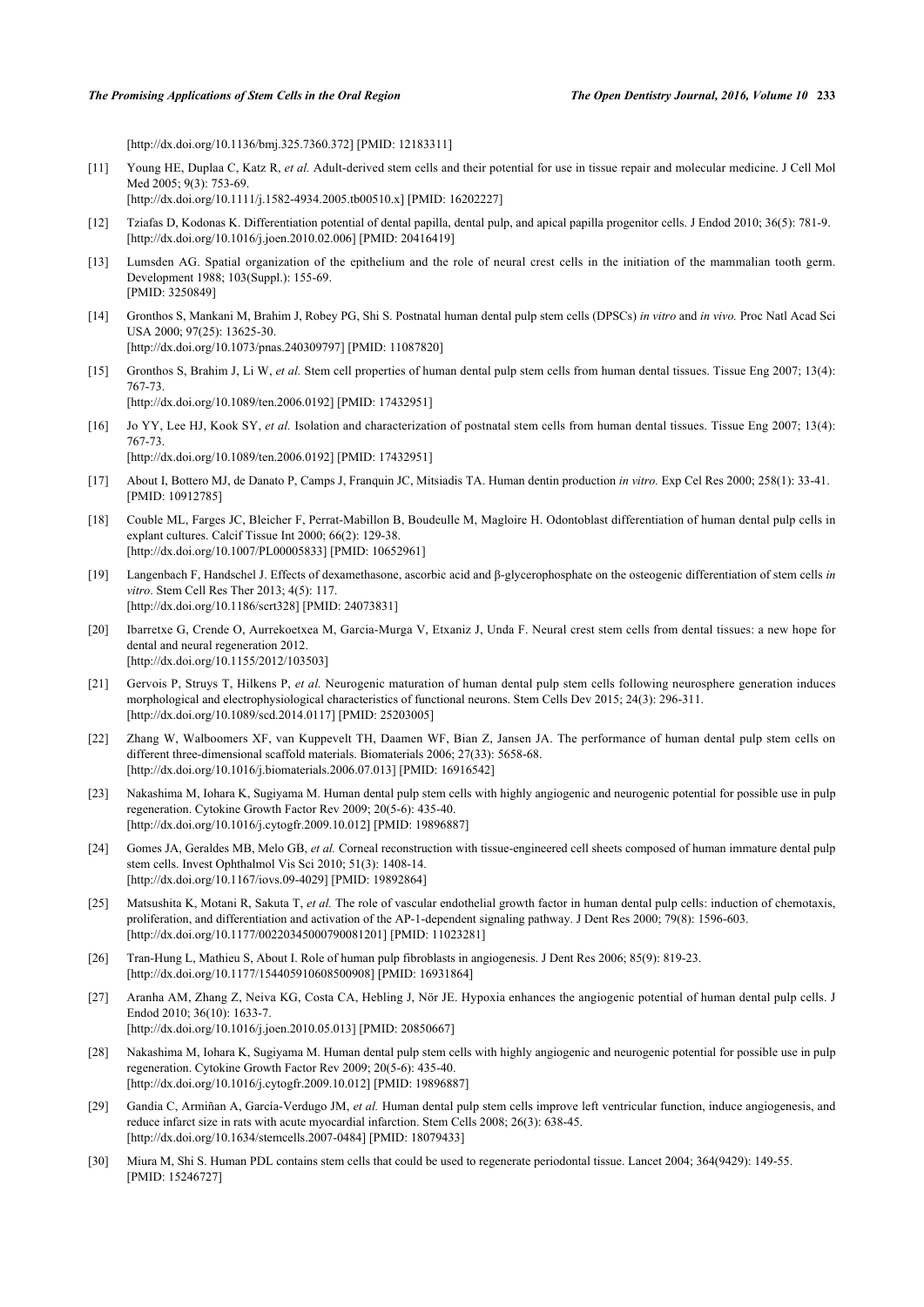- <span id="page-7-0"></span>[31] Kaku M, Komatsu Y, Mochida Y, Yamauchi M, Mishina Y, Ko CC. Identification and characterization of neural crest-derived cells in adult periodontal ligament of mice. Arch Oral Biol 2012; 57(12): 1668-75. [\[http://dx.doi.org/10.1016/j.archoralbio.2012.04.022](http://dx.doi.org/10.1016/j.archoralbio.2012.04.022)] [PMID: [22704955](http://www.ncbi.nlm.nih.gov/pubmed/22704955)]
- <span id="page-7-2"></span>[32] Liu W, Konermann A, Guo T, Jäger A, Zhang L, Jin Y. Canonical Wnt signaling differently modulates osteogenic differentiation of mesenchymal stem cells derived from bone marrow and from periodontal ligament under inflammatory conditions. Biochim Biophys Acta 2014; 1840(3): 1125-34. [\[http://dx.doi.org/10.1016/j.bbagen.2013.11.003](http://dx.doi.org/10.1016/j.bbagen.2013.11.003)] [PMID: [24231680\]](http://www.ncbi.nlm.nih.gov/pubmed/24231680)
- [33] Wang L, Shen H, Zheng W, *et al.* Characterization of stem cells from alveolar periodontal ligament. Tissue Eng Part A 2011; 17(7-8): 1015-26. [Part A]. [\[http://dx.doi.org/10.1089/ten.tea.2010.0140\]](http://dx.doi.org/10.1089/ten.tea.2010.0140) [PMID: [21186958](http://www.ncbi.nlm.nih.gov/pubmed/21186958)]
- <span id="page-7-1"></span>[34] Song JS, Kim S-O, Kim S-H, *et al. In vitro* and *in vivo* characteristics of stem cells derived from the periodontal ligament of human deciduous and permanent teeth. Tissue Eng Part A 2012; 18(19-20): 2040-51. [Part A]. [\[http://dx.doi.org/10.1089/ten.tea.2011.0318\]](http://dx.doi.org/10.1089/ten.tea.2011.0318) [PMID: [22571499](http://www.ncbi.nlm.nih.gov/pubmed/22571499)]
- <span id="page-7-3"></span>[35] Miura M, Gronthos S, Zhao M, *et al.* SHED: stem cells from human exfoliated deciduous teeth. Proc Natl Acad Sci USA 2003; 100(10): 5807-12. [\[http://dx.doi.org/10.1073/pnas.0937635100](http://dx.doi.org/10.1073/pnas.0937635100)] [PMID: [12716973](http://www.ncbi.nlm.nih.gov/pubmed/12716973)]
- <span id="page-7-4"></span>[36] Govindasamy V, Abdullah AN, Ronald VS, *et al.* Inherent differential propensity of dental pulp stem cells derived from human deciduous and permanent teeth. J Endod 2010; 36(9): 1504-15. [\[http://dx.doi.org/10.1016/j.joen.2010.05.006\]](http://dx.doi.org/10.1016/j.joen.2010.05.006) [PMID: [20728718](http://www.ncbi.nlm.nih.gov/pubmed/20728718)]
- <span id="page-7-5"></span>[37] Huang AH, Chen YK, Lin LM, Shieh TY, Chan AW. Isolation and characterization of dental pulp stem cells from a supernumerary tooth. J Oral Pathol Med 2008; 37(9): 571-4. [\[http://dx.doi.org/10.1111/j.1600-0714.2008.00654.x\]](http://dx.doi.org/10.1111/j.1600-0714.2008.00654.x) [PMID: [18331285](http://www.ncbi.nlm.nih.gov/pubmed/18331285)]
- <span id="page-7-6"></span>[38] Makino Y, Yamaza H, Akiyama K, *et al.* Immune therapeutic potential of stem cells from human supernumerary teeth. J Dent Res 2013; 92(7): 609-15. [\[http://dx.doi.org/10.1177/0022034513490732\]](http://dx.doi.org/10.1177/0022034513490732) [PMID: [23697344](http://www.ncbi.nlm.nih.gov/pubmed/23697344)]
- <span id="page-7-7"></span>[39] Ruparel NB, de Almeida JF, Henry MA, Diogenes A. Characterization of a stem cell of apical papilla cell line: effect of passage on cellular phenotype. J Endod 2013; 39(3): 357-63. [\[http://dx.doi.org/10.1016/j.joen.2012.10.027\]](http://dx.doi.org/10.1016/j.joen.2012.10.027) [PMID: [23402507](http://www.ncbi.nlm.nih.gov/pubmed/23402507)]
- <span id="page-7-8"></span>[40] Huang GT, Gronthos S, Shi S. Mesenchymal stem cells derived from dental tissues *vs.* those from other sources: their biology and role in regenerative medicine. J Dent Res 2009; 88(9): 792-806. [\[http://dx.doi.org/10.1177/0022034509340867\]](http://dx.doi.org/10.1177/0022034509340867) [PMID: [19767575](http://www.ncbi.nlm.nih.gov/pubmed/19767575)]
- <span id="page-7-9"></span>[41] Martens W, Bronckaers A, Politis C, Jacobs R, Lambrichts I. Dental stem cells and their promising role in neural regeneration: an update. Clin Oral Investig 2013; 17(9): 1969-83. [\[http://dx.doi.org/10.1007/s00784-013-1030-3\]](http://dx.doi.org/10.1007/s00784-013-1030-3) [PMID: [23846214](http://www.ncbi.nlm.nih.gov/pubmed/23846214)]
- <span id="page-7-10"></span>[42] Karaöz E, Demircan PC, Sağlam O, Aksoy A, Kaymaz F, Duruksu G. Human dental pulp stem cells demonstrate better neural and epithelial stem cell properties than bone marrow-derived mesenchymal stem cells. Histochem Cell Biol 2011; 136(4): 455-73. [\[http://dx.doi.org/10.1007/s00418-011-0858-3\]](http://dx.doi.org/10.1007/s00418-011-0858-3) [PMID: [21879347](http://www.ncbi.nlm.nih.gov/pubmed/21879347)]
- <span id="page-7-11"></span>[43] Sonoyama W, Liu Y, Fang D, *et al.* Mesenchymal stem cell-mediated functional tooth regeneration in swine. PLoS One 2006; 1: e79. [\[http://dx.doi.org/10.1371/journal.pone.0000079](http://dx.doi.org/10.1371/journal.pone.0000079)] [PMID: [17183711\]](http://www.ncbi.nlm.nih.gov/pubmed/17183711)
- <span id="page-7-12"></span>[44] Yang B, Chen G, Li J, et al. Tooth root regeneration using dental follicle cell sheets in combination with a dentin matrix - based scaffold. Biomaterials 2012; 33(8): 2449-61. [\[http://dx.doi.org/10.1016/j.biomaterials.2011.11.074\]](http://dx.doi.org/10.1016/j.biomaterials.2011.11.074) [PMID: [22192537](http://www.ncbi.nlm.nih.gov/pubmed/22192537)]
- <span id="page-7-13"></span>[45] Volponi AA, Sharpe PT. The tooth -- a treasure chest of stem cells. Br Dent J 2013; 215(7): 353-8. [\[http://dx.doi.org/10.1038/sj.bdj.2013.959](http://dx.doi.org/10.1038/sj.bdj.2013.959)] [PMID: [24113958\]](http://www.ncbi.nlm.nih.gov/pubmed/24113958)
- <span id="page-7-14"></span>[46] Peng L, Ye L, Zhou XD. Mesenchymal stem cells and tooth engineering. Int J Oral Sci 2009; 1(1): 6-12. [\[http://dx.doi.org/10.4248/ijos.08032](http://dx.doi.org/10.4248/ijos.08032)] [PMID: [20690498\]](http://www.ncbi.nlm.nih.gov/pubmed/20690498)
- <span id="page-7-15"></span>[47] Machado E, Fernandes MH, Gomes P. Dental stem cells for craniofacial tissue engineering. Oral Surg Oral Med Oral Pathol Oral Radiol 2012; 113(6): 728-33. [\[http://dx.doi.org/10.1016/j.tripleo.2011.05.039\]](http://dx.doi.org/10.1016/j.tripleo.2011.05.039) [PMID: [22677018](http://www.ncbi.nlm.nih.gov/pubmed/22677018)]
- <span id="page-7-16"></span>[48] Zhang Q, Shi S, Liu Y, *et al.* Mesenchymal stem cells derived from human gingiva are capable of immunomodulatory functions and ameliorate inflammation-related tissue destruction in experimental colitis. J Immunol 2009; 183(12): 7787-98. [\[http://dx.doi.org/10.4049/jimmunol.0902318\]](http://dx.doi.org/10.4049/jimmunol.0902318) [PMID: [19923445](http://www.ncbi.nlm.nih.gov/pubmed/19923445)]
- <span id="page-7-17"></span>[49] Marynka-Kalmani K, Treves S, Yafee M, *et al.* The lamina propria of adult human oral mucosa harbors a novel stem cell population. Stem Cells 2010; 28(5): 984-95. [PMID: [20474080\]](http://www.ncbi.nlm.nih.gov/pubmed/20474080)
- <span id="page-7-18"></span>[50] Estrela C, Alencar AH, Kitten GT, Vencio EF, Gava E. Mesenchymal stem cells in the dental tissues: perspectives for tissue regeneration. Braz Dent J 2011; 22(2): 91-8.